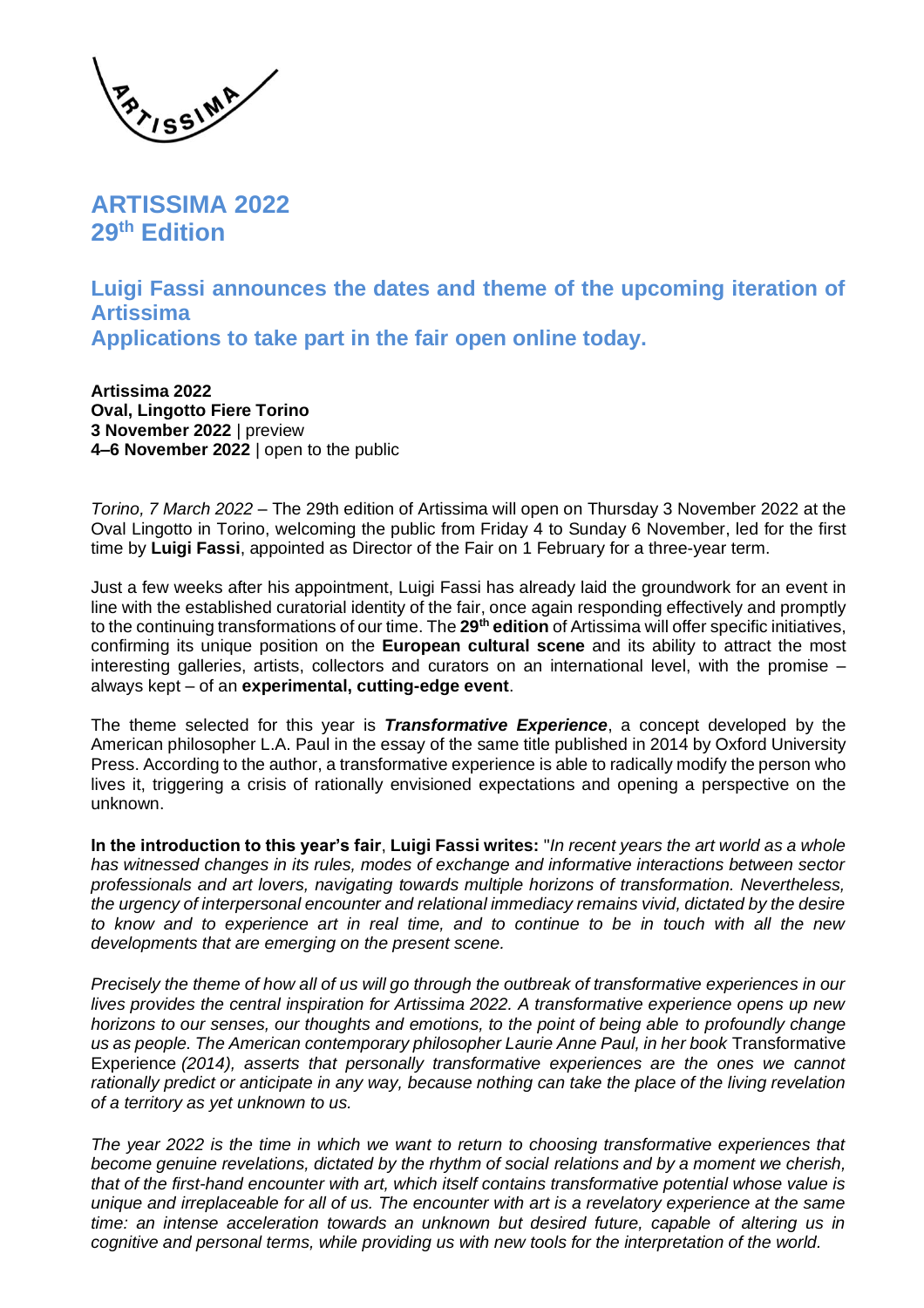*Artissima 2022 returns to full physical presence for the curated booths of the Present Future, Back to the Future and Disegni sections, while continuing and improving the digital extensions that have been*  developed over the last two years. With the team, we have resumed traveling to encounter and *discover emerging and experimental phenomena, with the aim of bringing together in Torino galleries*  from multiple international contexts, while providing the world of collectors with a freshrange of *proposals. We will reinforce the image of Artissima as a preferred location for acquisitions, a place to enter into dialogue with partner museums and to nurture the close relationship between the fair and the city of Torino, with its museums and foundations, conserving and safeguarding initiatives of cooperation and interaction."* 

All the new features of this edition will be presented in June, but Luigi Fassi has already indicated that they will include the **return in physical form of the three curated sections of Artissima**: **Present Future**, **Back to the Future**, and **Disegni**, which will also continue to operate online with video coverage, images, interviews and podcasts. The **curatorial teams** concentrating on the selection of works and artists showed in the curated sections will be updated. Among the already confirmed names: **Irina Zucca Alessandrelli** (curator, Collezione Ramo, Milano), **Saim Demircan** (independent curator and writer, Torino) and **Maurin Dietrich** (director, Kunstverein München).

Furthermore, the fair can once again rely on the precious support of **Intesa Sanpaolo** as its **Main Partner**, sharing the idea that art is a fundamental driver to reactivate virtuous mechanisms of social dynamism and cultural enrichment.

Finally, starting today, Monday 7 March, at the Artissima website it is possible to see the **applications to participate** in the next edition, for both the curated and the historical sections – **Main Section, New Entries, Monologue/Dialogue** and **Art Spaces & Editions**. All the information has been posted on **[www.artissima.art](https://www.artissima.art/en/)**

## **ARTISSIMA - Internazionale d'Arte Contemporanea**

T +39 011 19744106 www.artissima.art | info@artissima.it

Facebook | Twitter | Instagram | Youtube: ArtissimaFair

**3 November 2022 |** preview **4–6 November 2022 |** open to public

**Artissima** is Italy's leading contemporary art fair. Since its founding in 1994, it has combined presence on the international market with a vivid focus on experimentation and research.

The fair is managed by Artissima srl, a company affiliated with Fondazione Torino Musei. The Artissima trademark belongs to Regione Piemonte, Città Metropolitana di Torino and Città di Torino. Artissima is produced with the support of the three trademark holders, in collaboration with Fondazione CRT, Fondazione per l'Arte Moderna e Contemporanea CRT, Fondazione Compagnia di San Paolo and Camera di commercio di Torino.

**Main Partner INTESA FOR SANPAOLO** 

## **PRESS CONTACTS SUTTON**

ph. +44 (0) 207 183 3577 India Roche | [India@suttoncomms.com](mailto:India@suttoncomms.com)

## **PCM Studio di Paola C. Manfredi**

Via Farini, 70 | 20159 Milano | press@paolamanfredi.com Federica Farci | federica@paolamanfredi.com – m. +39 342 0515787 Francesca Ceriani | francesca@paolamanfredi.com – m. +39 340 9182004